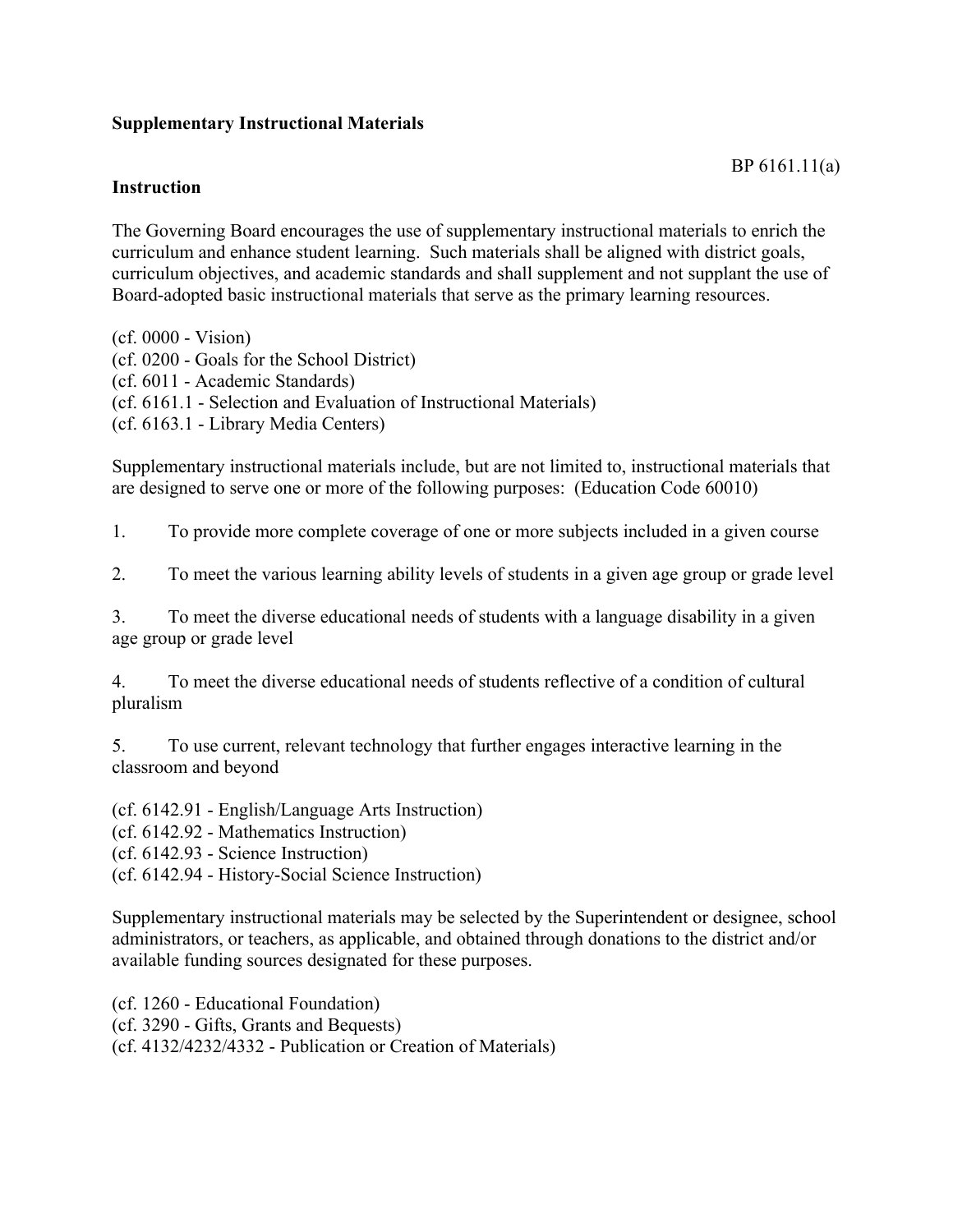As appropriate, supplementary instructional materials shall meet the criteria developed for the selection and evaluation of basic instructional materials as described in AR 6161.1 - Selection and Evaluation of Instructional Materials. Supplementary instructional materials shall be directly related to the course of study in which they are being used and shall be appropriate for the age and maturity level of the students.

The use or reproduction of supplementary instructional materials shall be in accordance with federal copyright law.

(cf. 6162.6 - Use of Copyrighted Materials)

## **Supplementary Materials Aligned with Common Core Standards**

To prepare district students to achieve the Common Core Standards in English language arts and mathematics and the English language development standards, as applicable, the Board may select supplementary instructional materials from the lists of materials determined by the State Board of Education (SBE) to be aligned with those standards. (Education Code 60605.86- 60605.88)

The Board may approve supplementary instructional materials that are not on the lists approved by the SBE but which are aligned with the Common Core Standards provided that the materials comply with the evaluation criteria established by the SBE and Education Code 60050, 60060- 60062, and 60226. The Board shall select content review experts who possess the qualifications specified in law to review and recommend such supplementary materials. The majority of the content review experts shall be teachers who are credentialed and/or authorized in the subject area they are reviewing and the remainder shall include appropriate persons from postsecondary educational institutions, school and district curriculum administrators, and other persons who are knowledgeable in the subject area. (Education Code 60605.86-60605.88)

## **Appropriateness of Materials**

Whenever a district employee proposes to use a supplementary resource which is not included in the approved learning resources of the district, he/she shall preview the material to determine whether, in his/her professional judgment, it is appropriate for the grade level taught and is consistent with district criteria for the selection of supplementary instructional materials.

The employee shall confer with the Superintendent or designee as necessary to determine the compliance of the material with district criteria. The primary considerations should be the educational value, appropriateness, and relevance of the materials as well as the ages and maturity of the students.

(cf. 6141.2 - Recognition of Religious Beliefs and Customs) (cf. 6142.1 - Sexual Health and HIV/AIDS Prevention Instruction) (cf. 6144 - Controversial Issues)